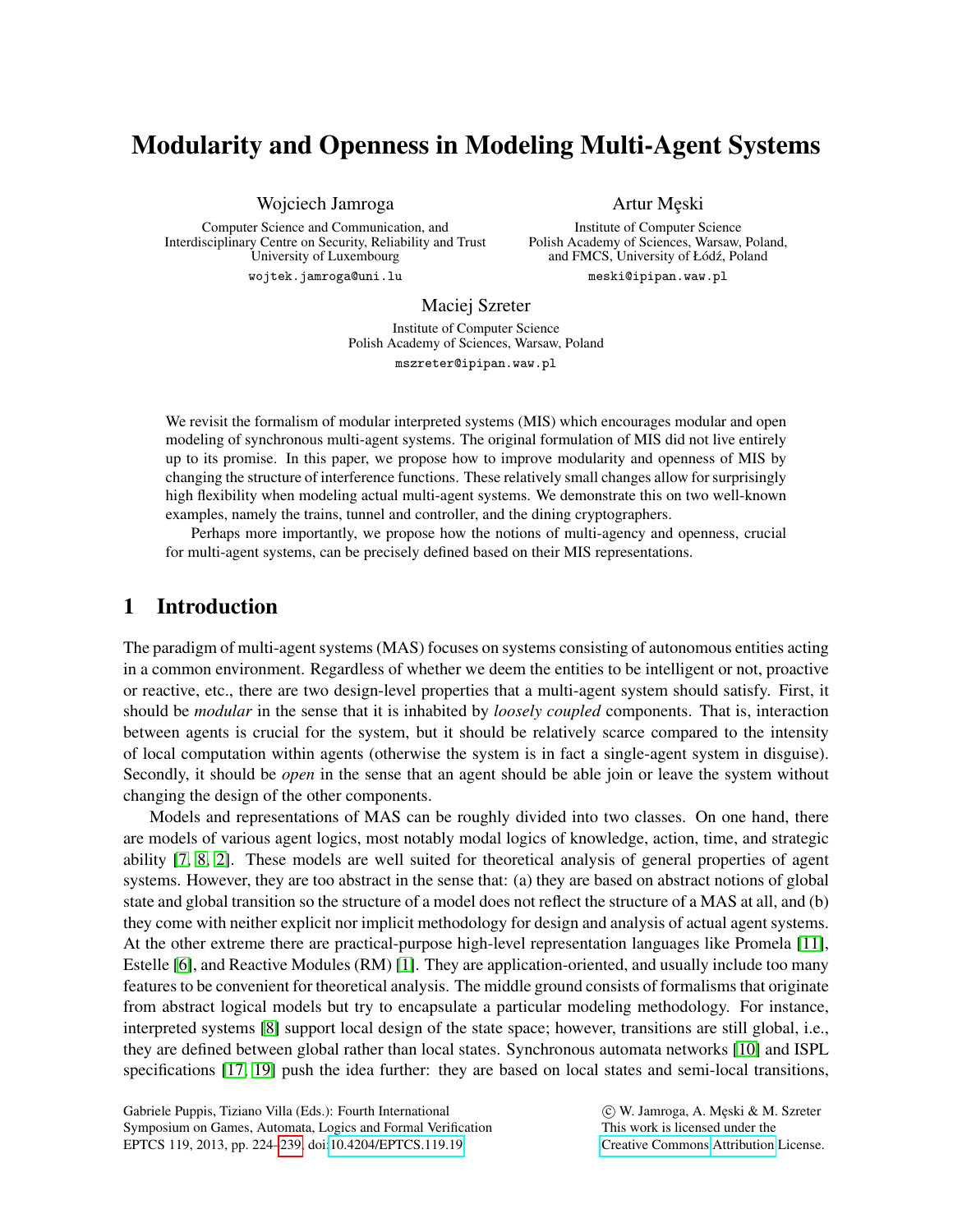i.e., the outcome of a transition is local, but its domain global. This makes agents hard to separate from one another in a model, which hampers its modularity. On the other hand, concurrent programs [\[16\]](#page-15-9) and asynchronous automata networks [\[10\]](#page-15-6) are fairly modular but they support only systems whose execution can be appropriately modeled by interleaving of local actions and/or events.

Modular Interpreted Systems (MIS) are a class of models proposed in [\[13\]](#page-15-10) to achieve separation of the interference between agents from the local processing within agents. The main idea behind MIS was to encapsulate the way agents' actions interfere by so called *interaction tokens* from a given alphabet  $\mathcal{I}_n$ , together with functions  $out_i$ ,  $in_i$  that define the *interface* of agent *i*. That is,  $out_i$  specifies how *i*'s actions influence the evolution of the other agents, whereas *in<sup>i</sup>* specifies how what rest of the world influences the local transition of *i*. Modular interpreted systems received relatively little attention, though some work was done on studying computational properties of the related verification problem [\[12\]](#page-15-11), facilitating verification by abstraction [\[14\]](#page-15-12), and using MIS to analyze homogeneous multi-agent systems [\[4\]](#page-15-13). This possibly stems from the fact that, in their original incarnation, MIS are not as modular and open as one would expect. More precisely, the types of functions used to define interference fix the number of agents in the MIS. Moreover, the assumption that all the functions used in a model are deterministic limit the practical applicability, as modeling of many natural scenarios becomes cumbersome.

In this paper, we try to revive MIS as an interesting formalism for modeling multi-agent systems. We propose how to improve modularity and openness of the original class by changing the structure of interference functions *out*,*in*. The idea is to use multisets of interference tokens instead of *k*-tuples. This way, we do not need to "hardwire" information about other modules inside a module. Additionally, we assume that the "manifestation" function *out* can be nondeterministic. These relatively small changes allow for surprisingly high flexibility when modeling MAS. We demonstrate that on two well-known benchmark examples: trains, tunnel and controller, and the dining cryptographers.

Perhaps more importantly, we propose how two important features of multi-agent systems can be formally defined, based on MIS representations. First, we show how to decide if a system is designed in a proper multi-agent way by looking at the relation between the complexity of its interference layer to the complexity of its global unfolding. Moreover, we define the degree of openness of a MIS as the complexity of the minimal transformation that the model must undergo in order to add a new agent to the system, or remove an existing one. We apply the definitions to our benchmark models, and show that different variants of cryptographers grossly differ in the amount of openness that they offer.

The paper has the following structure. In Section [2,](#page-2-0) the new variant of MIS is defined, along with its execution semantics. Section [3](#page-4-0) presents MIS representations for two benchmarks: Tunnel, Trains and Controller (TTC) and Dining Cryptographers (DC). A graphical notation is provided to make the examples easier to read. In Sections [4](#page-8-0) and [5,](#page-9-0) we propose formal definitions of multi-agency and openness, respectively, and apply them to several variants of the benchmarks. Section [6](#page-14-1) concludes the paper.

### 1.1 Related Work

The modeling structures discussed in this paper share many similarities with existing modeling frameworks, in particular with Reactive Modules [\[1\]](#page-14-0). Still, MIS and RMs have different perspectives: Reactive Modules is an application-oriented language, while the focus of modular interpreted systems is more theoretic. This results in a higher abstraction level of MIS which are based on abstract states and interaction tokens. MIS aim at separating internal activities of modules and interactions between modules, what is not (explicitly) featured in RM.

Modularity in models and model checking has been the focus of many papers. Most notably, Hierarchical State Machines of Alur et al. [\[3,](#page-15-14) [20\]](#page-15-15) and the approach of hierarchical module checking by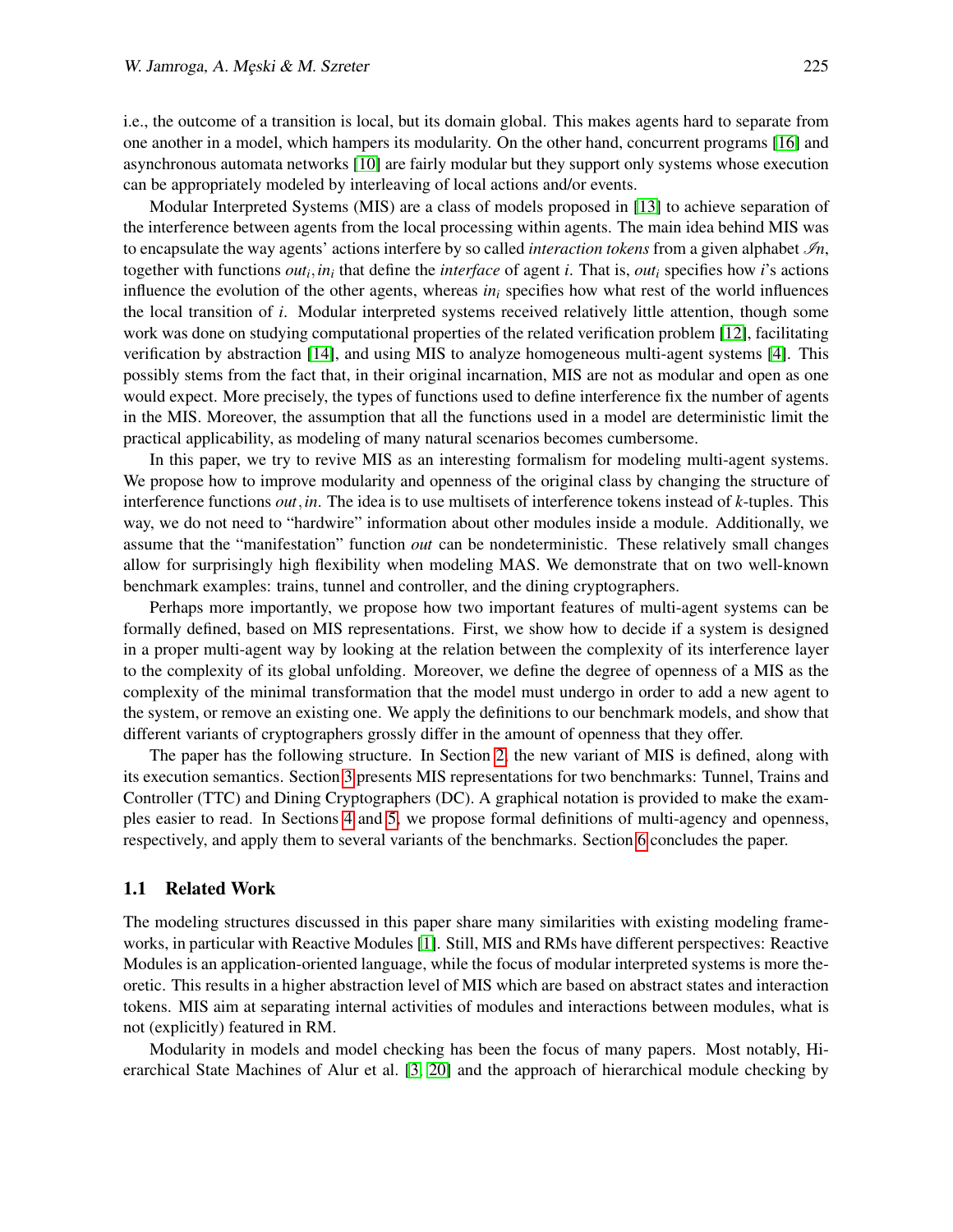Murano et al. [\[18\]](#page-15-16) feature both "horizontal" and "vertical" modularity, i.e., a system can be constructed by means of parallel composition as well as nesting of modules. Similarly, dynamic modifications and "true openness" of models has been advocated in [\[9\]](#page-15-17). In that paper, Dynamic Reactive Modules (DRM) were proposed, which allow for dynamic reconfiguration of the structure of the system (including adding and removing modules). Our approach differs from the ones cited above in two ways. On one hand, we focus on an abstract formulation of the *separation of concerns* between modules (and agents), rather than providing concrete mechanisms that implement the separation. On the other, we define indicators that show *how good the resulting models is*. That is, our measures of agentivity and openness are meant to assess the model "from the outside". In particular, the focus of the DRM is on providing a mechanism for adding and removing agents in the RM representation. We implement these operations on the meta-level, as a basis of the mathematical measure of openness. Our work could in principle be applied to DRMs and other formalisms, but it would require defining the appropriate multi-agent mechanisms which are already present in Interpreted Systems.

### <span id="page-2-0"></span>2 Modular Interpreted Systems Revisited

Modular interpreted systems were proposed in [\[13\]](#page-15-10) to encourage modular and open design of synchronous agent systems. Below, we present an update on the formalism. The new version of MIS differs from the original one [\[13\]](#page-15-10) as follows. First, a single agent can be now modeled by more than one module to allow for compact design of agents' local state spaces and transition functions. Secondly, the type of function *in<sub>i</sub>* is now independent from the structure and cardinality of the set of agents, thus removing the main obstacle to modularity and openness of representation in the previous version. Thirdly, the interaction functions *in<sup>i</sup>* ,*out<sup>i</sup>* are nondeterministic in order to enable nondeterministic choice and randomization (needed, e.g., to obtain fair scheduling or secure exchange of information). Fourthly, we separate agents from their names. This way, agents that are not present in the "current" MIS can be referenced in order to facilitate possible future expansion of the MIS.

### 2.1 New Definition of MIS

Let a bag (multiset) over set *X* be any function  $X \to \mathbb{N}$ . The set of all bags over *X* will be denoted by  $\mathscr{B}(X)$ , and the union of bags by  $\biguplus$ .

#### Definition 1 (Modular interpreted system) *We define a modular interpreted system (MIS) as a tuple*

<span id="page-2-1"></span>
$$
S = (Agtnames, Act, \mathcal{I}n, \mathbb{Agt}),
$$

*where Agtnames is a finite set of* agent names*, Act is a finite set of* action names*,* I*n is a finite* interaction alphabet, and  $\mathbb{A}gt = \{a_1, \ldots, a_k\}$  *is a finite set of* agents *(whose structure is defined in the following paragraph*). A set of directed tokens, used to specify the recipients of interactions, is defined as Tok = I*n*×(*Agtnames*∪ {ε})*, where* ε *denotes that the interaction needs to be broadcasted to all the agents in the system.*

*Each agent*  $a_j = (id, \{m_1, \ldots, m_n\})$  *consists of a unique name id*  $\in$  *Agtnames (also denoted with* name $(a_j)$ ), and one or more modules  $m_j = (St_j,Init_j, d_j, out_j, in_j, o_j, \Pi_j, \pi_j)$ , where:

- *St<sup>j</sup> is a set of* local states*,*
- *Init<sup>j</sup>* ⊆ *St<sup>j</sup> is the set of initial states,*
- $d_j: St_j \to \mathscr{P}(Act)$  *defines local availability of actions; for convenience of the notation, we additionally define the set of situated actions <i>as*  $D_j = \{(q_j, \alpha) | q_j \in St_j, \alpha \in d_j(q_j)\},\}$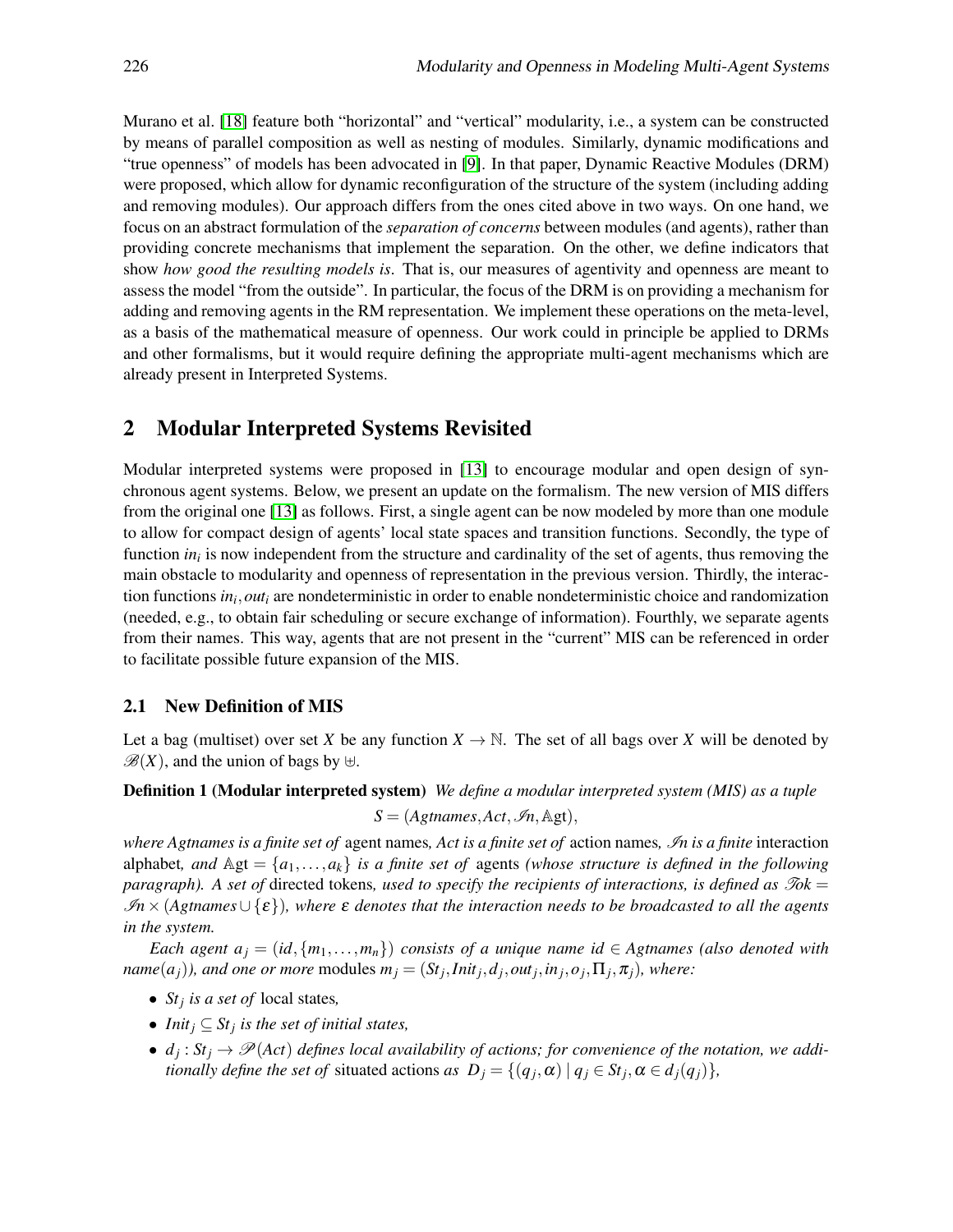- *out<sup>j</sup> , in<sup>j</sup> are* interaction *(or* interference*)* functions*:*
	- $-$  *out<sub>j</sub>* :  $D_j \to \mathscr{P}(\mathscr{P}(\mathscr{T}ok))$  *refers to the set of influences (chosen nondeterministically) that a given situated action (of module mj) may possibly have on the recipients of the embedded interaction symbols, and*
	- $-$  in<sub>j</sub>:  $St_j \times \mathscr{B}(\mathscr{I}n) \to \mathscr{P}(\mathscr{I}n)$  translates external manifestations from the other modules into *the (nondeterministically chosen) "impression" that they make on module*  $m_i$  *depending on the local state of m<sub><i>i*</sub></sub>; we assume in<sub>*i*</sub>( $\cdot$ )  $\neq$  0*;*
- $o_j: D_j \times \mathcal{I} \rightarrow \mathcal{P}(St_j)$  *is a* local transition function *(possibly nondeterministic)*,

•  $\Pi_j$  *is a set of* local propositions *of module*  $m_j$  (we require that  $\Pi_j$  and  $\Pi_m$  are disjoint when  $j \neq m$ ),

•  $\pi_j: \Pi_j \to \mathscr{P}(St_j)$  *is a* valuation *of these propositions.* 

*Additionally, we define the* cardinality of *S (denoted card*(*S*)*) as the number of agents in S.*

Typically, each agent in a MIS consists of exactly one module, and we will use the terms interchangeably. Also, we will omit *Init<sub>j</sub>* from the description of a module whenever *Init<sub>j</sub>* =  $St_j$ .

Note that function  $in_j$  is in general infinite. For practical purposes, finite representation of  $in_j$  is needed. We use decision lists similarly to [\[15,](#page-15-18) [19\]](#page-15-8). Thus, *in<sup>i</sup>* will be described as an ordered list of pairs of the form *condition*  $\rightarrow$  *value*. The first pair on the list with a matching condition decides on the value of the function. The conditions are boolean combinations of membership and cardinality tests, and are defined over the variable *s* for the conditions defined on states, and over *H* for the conditions on multisets of received interferences. We require that the last condition on the list is  $\top$ , so that the function is total. Several examples of MIS's are presented in Sections [3](#page-4-0) and [5.](#page-9-0)

#### 2.2 Execution Semantics for MIS

Definition 2 (Explicit models) *A* nondeterministic concurrent epistemic game structure (NCEGS) *is a tuple C* = ( $\mathscr{A}, \mathscr{S}t, \mathscr{S}t_0, PV, \mathscr{V}, \mathscr{A}ct, \mathfrak{d}, t, \sim_1, \ldots, \sim_k$ ), where:  $\mathscr{A} = \{1, \ldots, k\}$  *is a nonempty set of agents,* St is a nonempty set of states,  $\mathscr{S}t_0 \subseteq \mathscr{S}t$  is the set of initial states, PV is a set of atomic propositions,  $V: PV \to \mathcal{P}(\mathcal{H})$  is a valuation function,  $\mathfrak{d}: \mathcal{A} \times \mathcal{H} \to \mathcal{P}(\mathcal{A}ct)$  assigns nonempty sets of actions *available at each state, and t is a (nondeterministic) transition function that assigns a nonempty set*  $Q = t(q, \alpha_1, \ldots, \alpha_k)$  *of outcome states to a state q, and a tuple of actions*  $(\alpha_1, \ldots, \alpha_k)$  *that can be executed in q.*

We define the semantics of MIS through an unfolding to NCEGS.

Definition 3 (Unfolding of MIS) *Unfolding of the modular interpreted system S from Definition [1](#page-2-1) to a nondeterministic concurrent epistemic game structure*  $NCEGS(S) = (A', St', St'_0, PV', \mathcal{V}', \mathcal{A}ct', \mathfrak{d}', t')$ *is defined as follows:*

- <span id="page-3-0"></span>•  $\mathscr{A}' = \{1, \ldots, k\}$ *, and*  $\mathscr{A}ct' = Act$ ,
- $\mathscr{S}t' = \prod_{i=1}^k St_i,$
- $\mathscr{S}t'_{0} = \{(q_{1},...,q_{k}) | (\forall i \in \{1,...,k\}) q_{i} \in Int_{i}\},\$
- $PV' = \bigcup_{i=1}^k \Pi_i$ , and  $\mathcal{V}'(p) = \pi_i(p)$  when  $p \in \Pi_i$ ,
- $\mathfrak{d}'(i,q) = d_i(q_i)$  for global state  $q = (q_1, \ldots, q_k)$ , and  $i \in \mathcal{A}'$ ,
- The transition function t' is constructed as follows. Let  $q = (q_1, \ldots, q_k)$  be a state, and  $\alpha =$  $(\alpha_1,\ldots,\alpha_k)$  be a joint action. We define an auxiliary function  $\mathfrak{oi}_i(q_i,\alpha_i)$  of all the possible interferences of agent i, for  $q_i$ , and  $\alpha_i$ :  $\gamma' \in \mathfrak{oi}_i(q_i, \alpha_i)$  iff there exist  $T_1, \ldots, T_k$  such that  $T_j \in out_j((q_j, \alpha_j)),$ and  $\gamma' \in in_i(q_i, \mathcal{I}_1 \cup ... \cup \mathcal{I}_k)$ , where  $\mathcal{I}_j = \{ \gamma_j \mid (\exists r \in \{name(a_j), \varepsilon\}) (\gamma_j, r) \in T_j \}$  for all  $j \in \mathcal{A}'$ . Then  $(q'_1,...,q'_k) \in t(q,\alpha_1,...,\alpha_k)$  iff  $q'_i \in o_i((q_i,\alpha_i),\gamma)$ , where  $\gamma \in \mathfrak{oi}_i(q_i,\alpha_i)$ ;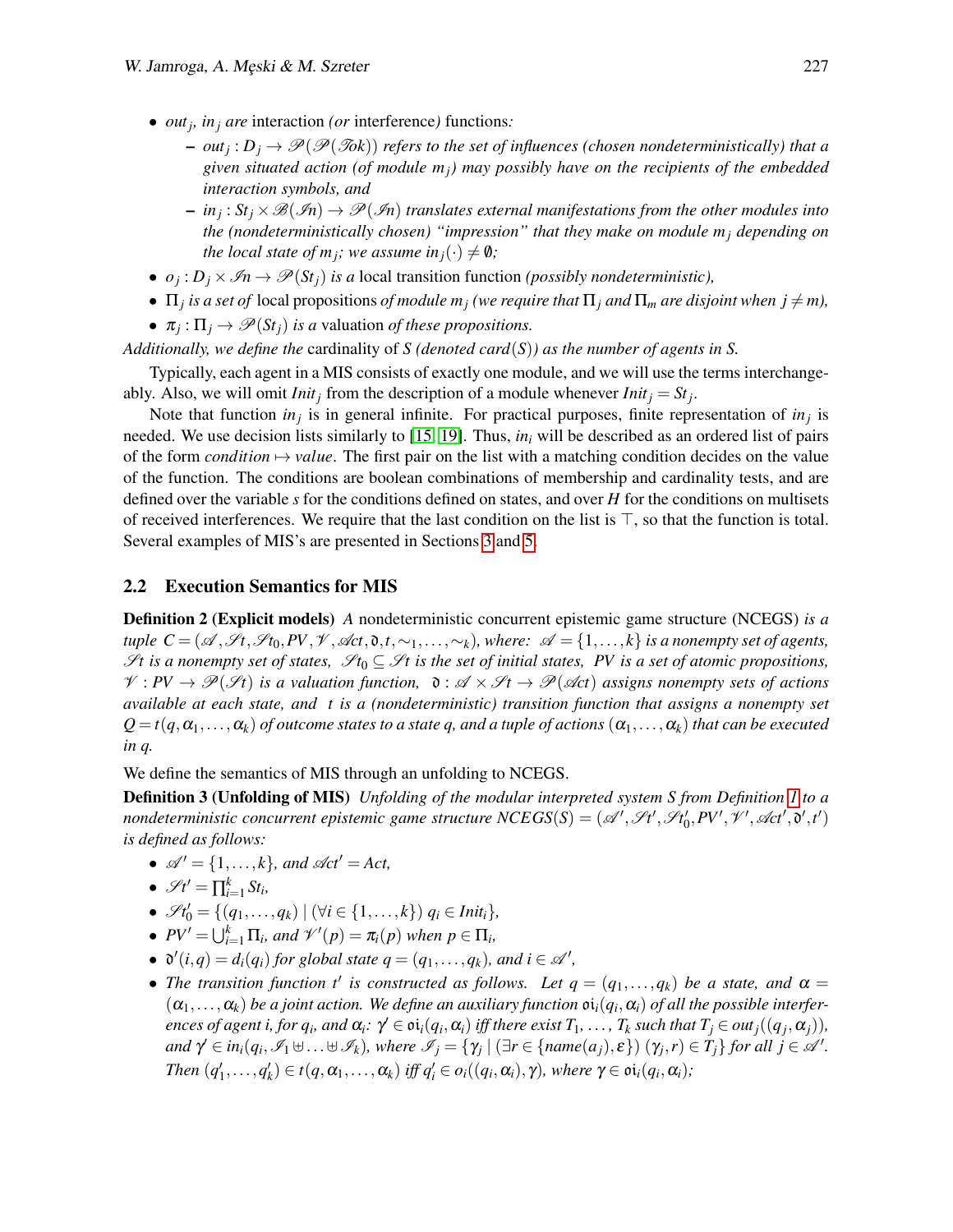●  $q \sim_i q'$  *iff q and q' agree on the local states of all the modules in agent a<sub><i>i*</sub>.

Definition [3](#page-3-0) immediately provides some important logics (such as CTL, LTL, ATL, epistemic logic, and their combinations) with semantics over modular interpreted systems. By the same token, the model checking and satisfiability problems for those logics are well defined in MIS.

# <span id="page-4-0"></span>3 Modeling with MIS

We argue that the revised definition of MIS achieves a high level of separation between components in a model. The interaction between an agent and the rest of the world is encapsulated in the agent's interference functions  $out_i$ ,  $in_i$ . Of course, the design of the agent must take into account the tokens that can be sent from modules with which the agent is supposed to interact. For instance, the *out*,*in* functions of two communicating agents must be prepared to receive communication tokens from the other party. However, the interference functions can be oblivious to the modules with which the agent does not interact. In this section, we demonstrate the advantages on two benchmark scenarios: Trains, Tunnel, and Controller (TTC), and Dining Cryptographers (DC).

### <span id="page-4-1"></span>3.1 Tunnel, Trains, and Controller (TTC)

TTC is a variant of classical mutual exclusion, and models *n* trains moving over cyclic tracks sharing a single tunnel. Because only one train can be in the tunnel at a time, trains need to get a permission from the controller before entering the tunnel. We model the scenario by MIS  $TTC_n = (Agt, Act, In)$ , where:

- *Agtnames* =  $\{tr_1, \ldots, tr_n, \text{ctrl}\},\$
- $Act = \{nop, approach, request, enter, leave\},\$
- $\bullet$   $\mathscr{I}n = \{\mathsf{idle}, \mathsf{appr}, \mathsf{try}_1, \ldots, \mathsf{try}_n, \mathsf{retry}, \mathsf{granted}, \mathsf{left}, \mathsf{enter}, \mathsf{aw\_reqs}, \mathsf{grant}, \mathsf{grant}_1, \ldots, \mathsf{grant}_n, \}$ no reqs, infd, ack release, aw leave }.
- $\mathbb{A}\mathbb{g}\mathbb{t} = \{\mathbf{tr}_1,\ldots,\mathbf{tr}_n,\mathbf{ctrl}\},\$

The system includes *n* trains  $\mathbf{tr}_i = (tr_i, \{(St_i,Init_i, d_i, out_i, in_i, o_i, \Pi_i, \pi_i)\})$  for  $i \in \{0, ..., n\}$  such that:  $St_i = \{out, tun\_needed, granted, in\}$ , and  $Init_i = \{out\}$ .  $d_i$ is defined as: *out<sup>i</sup>* is defined as:

- *out*  $\mapsto$  {*nop*, *approach*},
- $tun\_needed \mapsto \{request\},\$
- $granted \mapsto \{enter\},\$
- $in \rightarrow \{nop, leave\}$

 $o_i$  is defined as:

- $\bullet$  ((*out*,*nop*), idle)  $\mapsto$  {*out*}
- $((out, approach),app) \mapsto {tun\_needed},$
- $((\text{tun\_needed}, \text{request}), \text{retry}) \mapsto {\text{tun\_needed}}$ ,
- $((\text{tun\_needed}, \text{request}), \text{granted}) \mapsto { \{ \text{granted} \}},$
- $((granted, enter), enter) \mapsto {in},$
- $((in, nop), idle) \mapsto {in},$
- $\bullet$  ((*in*,*leave*), leave)  $\mapsto$  {*out*}

 $\Pi_i = \{in\_tunnel\}$ 

- $(out,nop) \mapsto \{ \{ (idle, tr_i) \} \},$
- $(out, approach) \mapsto \{ \{ (appr, tr_i) \} \},$
- $(tun\_needed, request) \mapsto \{ \{ (try_i,ctrl) \} \},$
- $(granted, enter) \mapsto \{ \{ (enter, tr_i) \} \},$
- $(in, nop) \mapsto \{ \{ (idle, tr_i) \} \},\$
- $(in,leave) \mapsto \{\{(\text{left}, \text{ctrl}),(\text{left}, \text{tr}_i)\}\}\$

*ini* is defined as:

- $s = out \wedge$  appr  $\in H \mapsto$  {appr},
- $s = \text{tun\_needed} \land \text{grant} \in H \mapsto \{\text{granted}\},\$
- $s = tun\_needed \mapsto \{retry\},\$
- $s = granted \land enter \in H \mapsto \{granted\},$
- $s = in \wedge$  left  $\in$  *H*  $\mapsto$  {left},
- $\top \mapsto \{\text{idle}\}\$

 $\pi_i = \{in \mapsto in\_tunnel\}$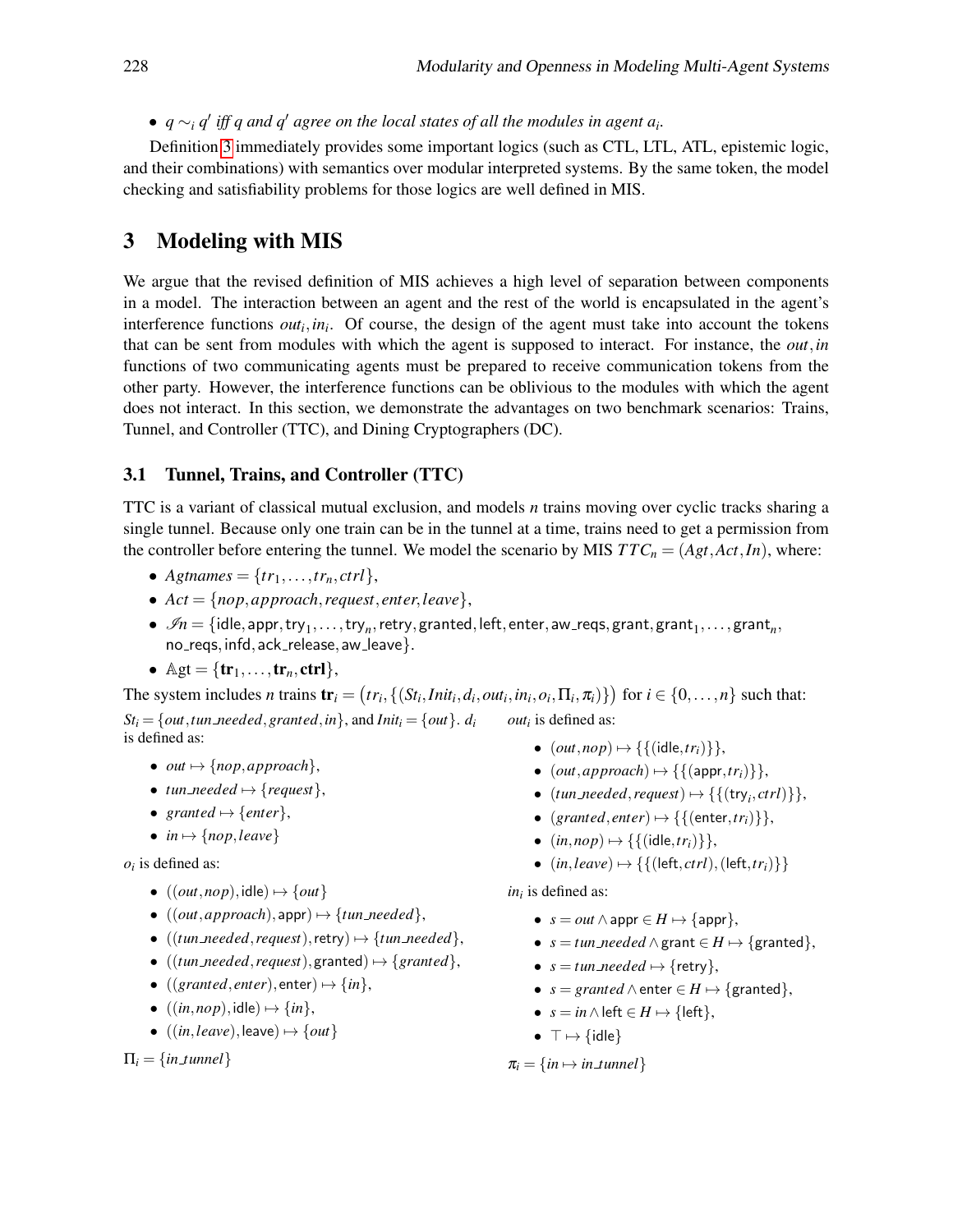Moreover, the agent  $\text{ctrl} = (ctrl, \{(St_c,Init_c, d_c, out_c, in_c, o_c, \Pi_c, \pi_c)\})$  modeling the controller is defined as follows:

 $St_c = \{tun_free, inf d, tr_1granted, ..., tr_ngranted\}$ , and *Init<sub>c</sub>* = {*tun\_free*}. *d<sup>c</sup>* is defined as:

- $tun\_free \mapsto \{accepting\},\$
- $inf d \mapsto \{waiting\},\$
- $tr_1$ *granted*  $\mapsto$  {*inform*},
- $\bullet$  ...
- *tr<sub>n</sub>granted*  $\mapsto$  {*inform*}

*o<sup>c</sup>* is defined as:

- $((\text{tun-free}, \text{accepting}), \text{no\_reqs}) \mapsto {\text{tun\_free}},$
- $((\text{inf } d, \text{waiting}), \text{aw} = \text{leave}) \mapsto \{\text{inf } d\},$
- $((\text{inf } d, \text{waiting}), \text{ack\_release}) \mapsto {\text{fun\_free}},$
- $((\text{tun-free}, \text{accepting}), \text{grant}_1) \mapsto {\text{tr}_1 \text{granted}}$ ,
- $\bullet$  ...
- $((\text{tun\_free}, \text{accepting}), \text{grant}_n) \mapsto {\text{tr}_n \text{granted}}$ ,
- $((tr<sub>1</sub> granted, *in form*), *infd*) \mapsto {*infd*},$
- $\bullet$  ...
- $((tr<sub>n</sub> granted, inform), infd) \mapsto {infd}$

*out<sup>c</sup>* is defined as:

- $(tun\_free, accepting) \mapsto {\{(aw\_reqs, \varepsilon)\}},$
- $(infd, waiting) \mapsto \{ \{ (aw\_leave,ctrl) \} \},$
- $(tr_1 granted, inform) \mapsto \{ \{ (grant, tr_1) \} \},$
- $\bullet$  ...
- $(tr_n granted, inform) \rightarrow \{\{(grant, tr_n)\}\},$

*in<sup>c</sup>* is defined as:

- $s = \text{tun\_free} \wedge \text{try}_1 \in H \mapsto \{\text{grant}_1\},\$
- $\bullet$  ...
- $s = \text{tun\_free} \wedge \text{try}_n \in H \mapsto \{\text{grant}_n\},\$
- $s = \text{tun\_free} \mapsto \{\text{no\_reqs}\},\$
- $s = tr_1$ *granted*  $\vee ... \vee s = tr_n$ *granted*  $\mapsto$  {infd},
- $s = \inf d \wedge$  left  $\in H \mapsto$  {ack\_release},
- $s = inf d \mapsto \{aw\_leave\},\$
- $\top \mapsto \{\text{idle}\}\$

 $\Pi_c = \{tunnel_busy\}$  $\pi_c = \{ \text{infd} \mapsto \text{tunnel} \text{.} \text{busy} \}$ 

The model is illustrated in Figure [1](#page-6-0) using the notation introduced in Section [3.2.](#page-5-0) The protocol focuses on the procedure of gaining a permission to access the tunnel. Before requesting the permission, a train approaches the tunnel, and its state changes to *tun needed*. In this state it requests the permission from the controller. When the controller grants the permission to one of the nondeterministically chosen trains (*trigranted*) it informs the train that got access to the tunnel about this fact, and moves to the state *in f d*. The train enters the tunnel in the next step of the protocol, and changes its state to *in*, whereas the remaining trains may continue requesting the access (they remain in *tun needed*). When the train leaves the tunnel, it changes its state to *tun f ree*.

### <span id="page-5-0"></span>3.2 Graphical Representation

As the definitions of MIS tend to be verbose, we introduce a simple graphical notation, based on networks of communicating automata. Let us explain it, based on Figure [1,](#page-6-0) which is a graphical representation of the tunnel, trains, and controller model from Section [3.1:](#page-4-1)

- Modules defining different **agents** and belonging to the same agent are separated by solid and dashed lines, respectively,
- Circles correspond to **local states**. An arrow with loose end pointing into a circle denotes an initial state,
- Boxes define local actions associated with a state,
- For a local action, dashed lines going out of it define **emitted influences**, specified with the receiver and the influence at the left and right side of an harpoon arrow pointed left, respectively. When no receiver is specified, the influence is broadcasted,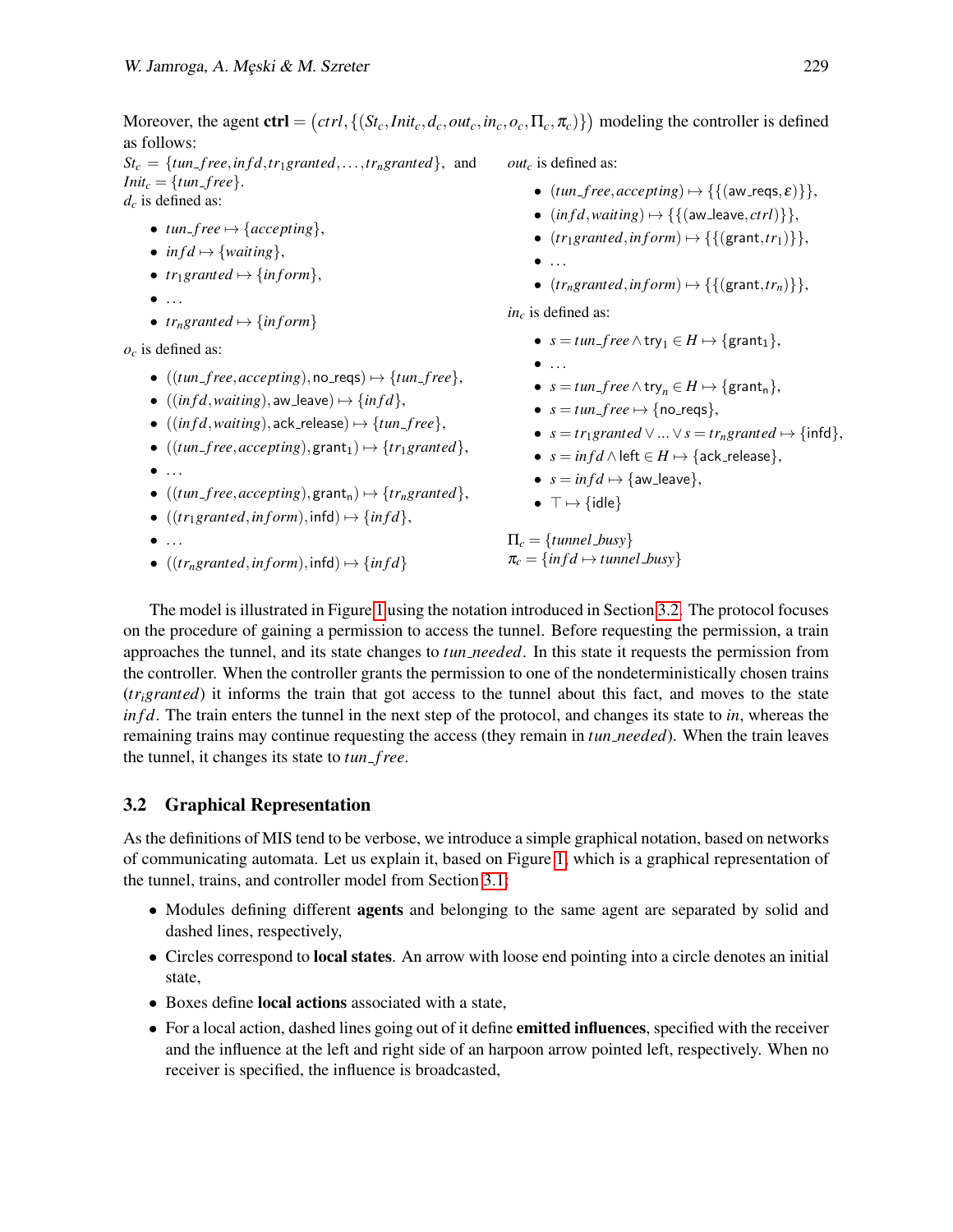

<span id="page-6-0"></span>Figure 1: Tunnel, trains and controller (TTC) in the graphical representation

- Solid lines with arrows, connecting an action with a local state, correspond to a **local transition** function,
- For a local state, guarded commands (possibly in a box) define the translation of **external manifes**tations received by an agent into local impressions. A harpoon arrow pointed right corresponds to a sender at the left side and the message at the right side, and if the sender is not specified it means receiving from anyone. For a transition, dotted arrows pointing at it correspond to application of those impressions.

The number of interactions *x* received by an agent is denoted with  $n(x)$ . The notation  $*$  labeling a transition means that it is executed when none of the remaining transitions are enabled. For example, it could be used instead of directly specifying the generation and application of *aw leave* manifestation in the controller.

Some parts can be skipped or abstracted away if it does not lead to confusion. For example, if no influence is emitted and only one transition is associated with an action, this action needs not be directly specified. In Figure [1,](#page-6-0) the self-loop from the *in* state is not accompanied by the associated local impression nor the impression. Similarly, a single influence addressed to the very module that issued it can be omitted. For example, we do not show the manifestation *idle* in the graph. Valuations of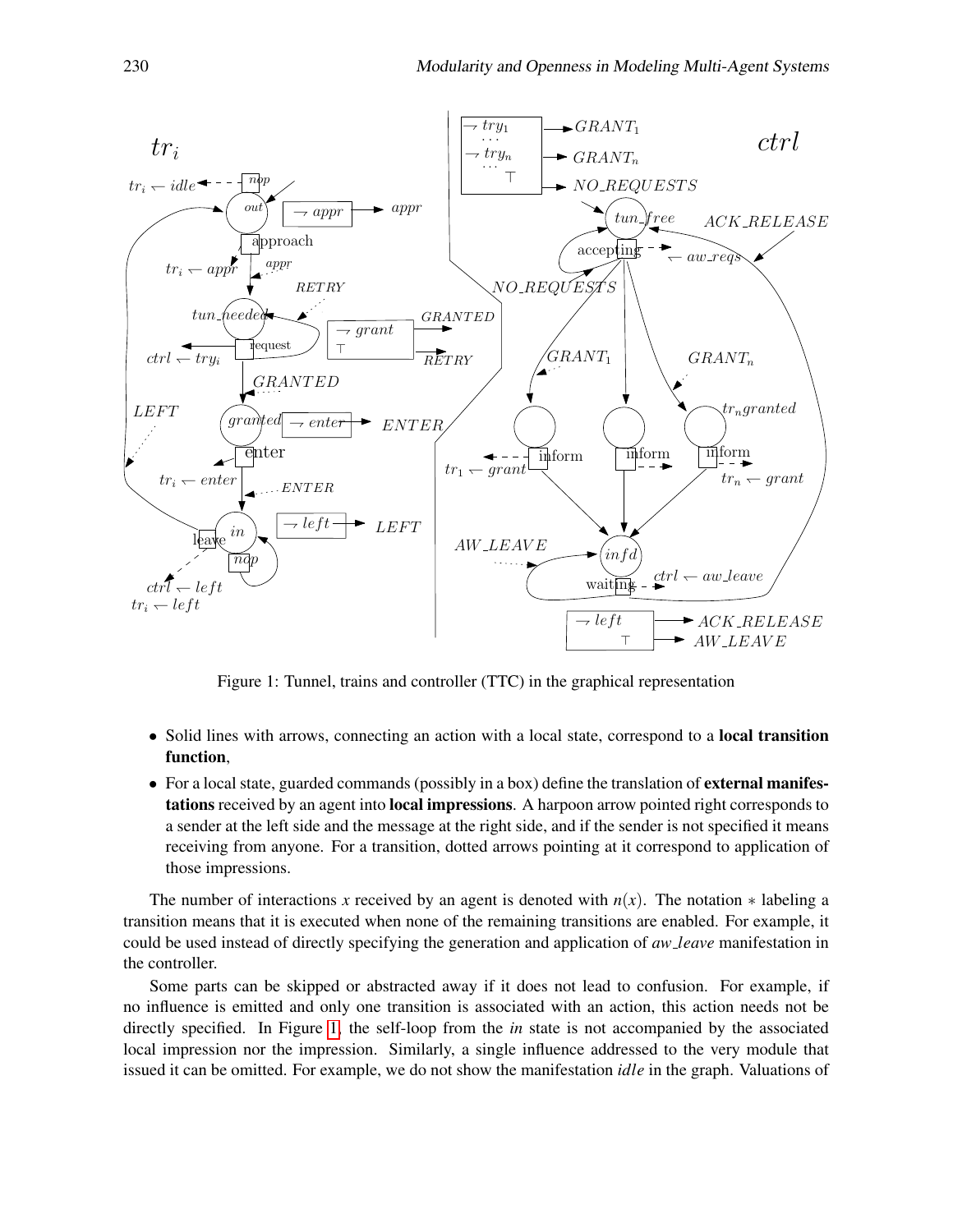

<span id="page-7-0"></span>Figure 2: MIS for dining cryptographers (DC1)

propositions can be depicted in a similar way as for networks of automata. We omit them in our examples throughout, as they do not play a role in this paper.

### <span id="page-7-1"></span>3.3 Dining Cryptographers: Standard Version (DC1)

Dining Cryptographers is a well-known benchmark proposed by Chaum [\[5\]](#page-15-19). *n* cryptographers are having dinner, and the bill is to be paid anonymously, either by one of them or by their employer. In order to learn which option is the case without disclosing which cryptographer is paying (if any), they run a twostage protocol. First, every cryptographer is paired with precisely one other participant (they sit around the table), thus forming a cycle. Every pair shares a one-bit secret, say by tossing a coin behind a menu. In the second stage, each cryptographer publicly announces whether he sees an odd or an even number of coin heads, saying the opposite if being the payer.

In the simplest case (DC1) the number of cryptographers is fixed, and each cryptographer is directly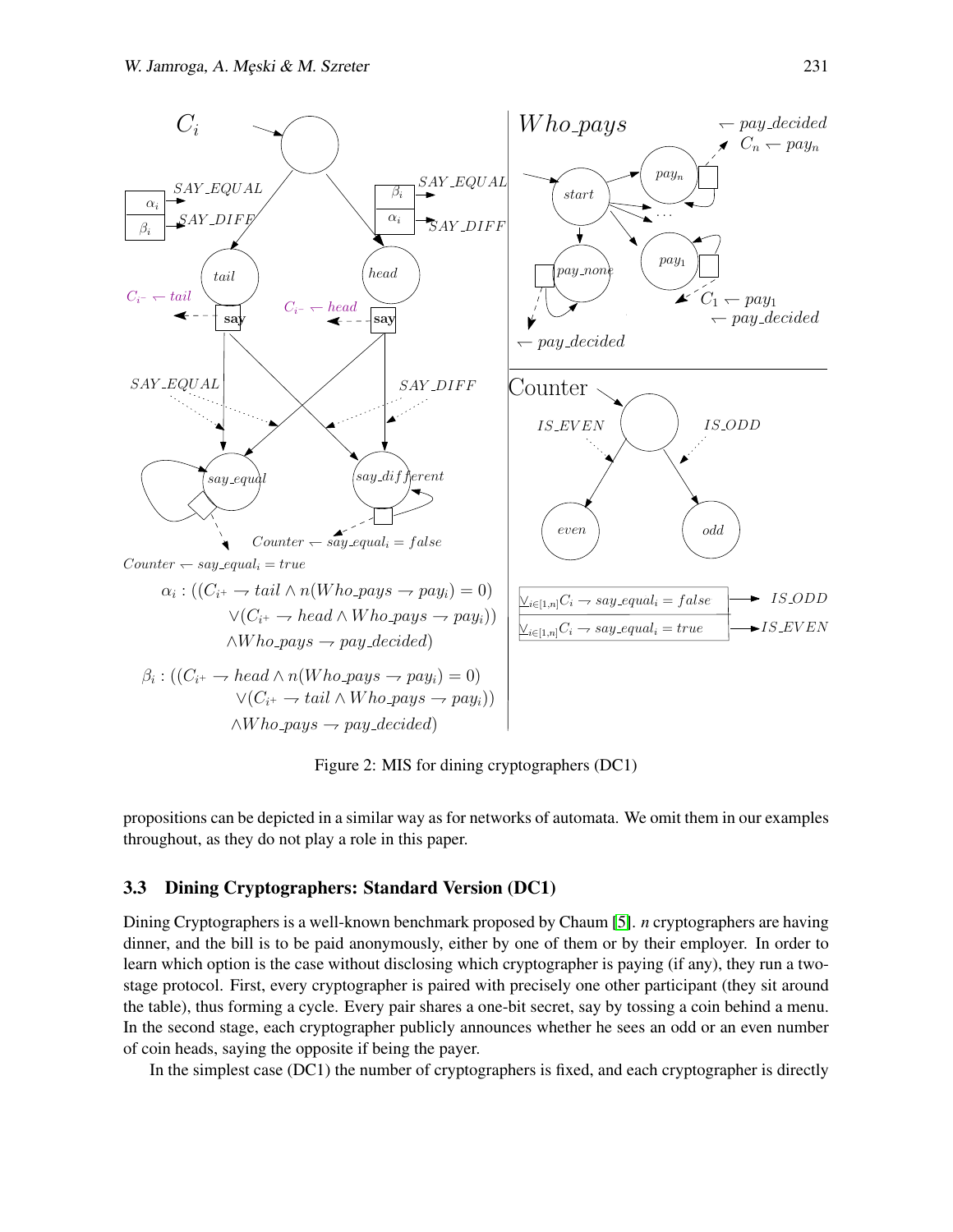bound with its neighbours. Cryptographers announce their utterances by broadcasting them. A modular interpreted system modeling this setting is presented in Figure [2.](#page-7-0) For *n* cryptographers, the *i*th cryptographer is modeled by agent  $C_i$  ( $0 \le i \le n$ ). We introduce notation  $i^+$  and  $i^-$  to refer to the right and the left neighbour of cryptographer *i*, respectively. The system includes also two additional agents. *W ho pays* initializes the system by determining who is the payer, and communicating it to the cryptographers. According to the protocol definition, either one of the cryptographers is chosen, or none of the participants pays. Agent *Counter* counts the utterances of the cryptographers, computes the XOR operation (denoted by ∨ and assuming that utterances *different* and *equal* correspond to true and false values, respectively, thus the result is true iff the number of *different* utterances is odd), and determines the outcome of the protocol. Figure [2](#page-7-0) shows the modular interpreted system for DC1.

## <span id="page-8-0"></span>4 How to Measure Multi-Agency

In this section, we present our preliminary attempt at defining what it means for a design to be multiagent. Intuitively, separate agents should have only limited coordination and/or communication capabilities. Otherwise, the whole system can be seen as a single agent in disguise. The idea is to measure the complexity of interference between different agents, and relate it to the complexity of the system. The former factor will be captured by the number of directed interaction tokens that a given agent can generate; the latter by the number of global transitions that can occur. We say that the agent is well designed if its interference complexity is reasonably smaller than overall complexity of the system.

Definition 4 (Interaction complexity) *The* interaction complexity of agent *i in modular interpreted system M, denoted IC(i), is defined as follows. Let*  $\#out_i(q_i)$  *be the the maximal number of directed tokens generated by function out<sup>i</sup> to modules of other agents in state q<sup>i</sup> . Furthermore, let* #*ini*(*qi*) *be the maximal number of tokens admitted by function in<sup>i</sup> from modules of other agents in state q<sup>i</sup> . Now,*  $IC(i) = \sum_{q_i \in St_i} (\text{#out}_i(q_i) + \text{#in}_i(q_i)).$ 

*The* interaction complexity of *M* is defined as  $IC(M) = \sum_{i \in \mathbb{A} \cup \mathcal{I}} IC(i)$ .

Definition 5 (Global complexity) *The* global complexity of MIS *M, denoted GC*(*M*)*, is the number of transitions in the NCEGS unfolding of M.*

How can we express that  $IC(M)$  is "reasonably smaller" than  $GC(M)$ ? Such a requirement is relatively easy to specify for *classes* of models, parameterized with values of some parameter (for instance, the number of identical trains in the tunnel-controller scenario).

**Definition 6 (C-sparse interaction, multi-agent design)** Let M be a class of MIS and C a class of *complexity functions*  $f : \mathbb{N} \to \mathbb{R}_+ \cup \{0\}$ *. We say that* M *is characterized by* C-sparse interaction *iff there is a function*  $f \in \mathcal{C}$  *such that*  $IC(M) \leq f(GC(M))$  *for every*  $M \in \mathcal{M}$ .

*Furthermore, we say that* M *has* multi-agent design *iff* M *has LOGTIME-sparse interaction, and card*(*M*)  $\geq$  2 *for every M*  $\in$  *M*.

Proposition 1 *Classes TTC and DC1 have multi-agent design.*

The proof is straightforward. It is easy to see that the other variants of Dining Cryptographers, discussed in Section [5,](#page-9-0) also have multi-agent design.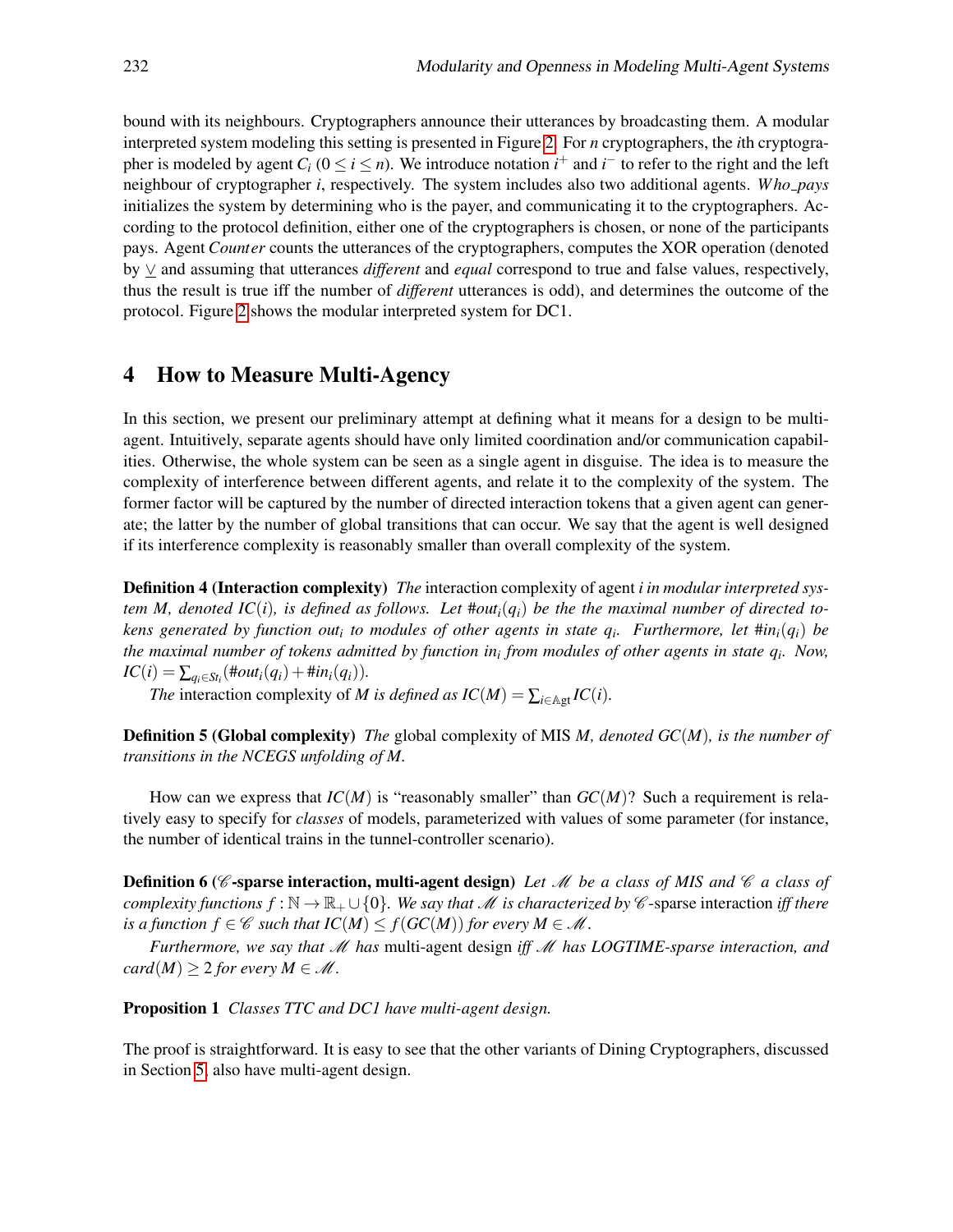# <span id="page-9-0"></span>5 How Open is an Open System?

The idea of open systems is important for several communities: not only MAS, but also verification, software engineering, etc. It is becoming even more important now, with modern technologies enabling dynamic networks of devices, users and services whose nodes can be created and removed according to current needs. Traditionally, the term *open system* is understood as a process coupled with the environment, which is rather disappointing given the highly distributed nature of MAS nowadays. One would rather like "openness" to mean that components (agents in our case) can freely join and leave the system without the need to redesign the rest of it.

Perfectly open systems are seldom in practice; usually, adding/removing components requires some transformation of the remaining part (for instance, if a server is to send personalized information to an arbitrary number of clients then it must add the name of each new client to the appropriate distribution lists). So, it is rather the degree of openness that should be captured. We try to answer the question *How open is the system?* (or, to be more precise, its model) in the next subsection.

#### 5.1 A Measure of Openness

We base the measure on the following intuition: openness of a system is *simplicity of adding and removing agents to and from the model*. That is, we consider two natural transformations of models: expansion (adding agents) and reduction (removing agents). We note that the simplicity of a transformation is best measured by its algorithmic complexity, i.e., the number of steps needed to complete the transformation. A perfectly open system requires no transformation at all (0 steps) to accommodate new components, whereas at the other extreme we have systems that require redesigning of the model from scratch whenever a new agent arrives.

Note that the openness of a model depends on *which* agents want to join or leave. For instance, the system with trains and controllers should be able to easily accommodate additional trains, but not necessarily additional controllers. Likewise, departure of a train should be straightforward, but not necessarily that of the controller. No less importantly, the context matters. We are usually not interested in an arbitrary expansion or reduction (which are obviously trivial). We want to add or remove agents while keeping the "essence" of the system's behavior intact. The following definitions formalize the idea.

**Definition 7 (Expansion and reduction of a MIS)** Let  $M = (Agtnames, Act, \mathcal{I}_n, \mathbb{A}gt)$  be a MIS, and **a** *an agent (in the sense of Definition [1\)](#page-2-1). By agt*(*a*) *(resp. act*(*a*)*, in*(*a*)*) we denote the set of agent names (resp. action symbols, interaction symbols) occurring in a. Moreover, ns*(*a*,*M*) *will denote the set of a's namesakes in M.*[1](#page-9-1) *Note that ns*(*a*,*M*) *can contain at most* 1 *agent.*

*The* expansion of *M* by *a* is defined as the modular interpreted system  $M \oplus a = (Agtnames', Act', \mathcal{I}n', \mathbb{A}gt')$  $where: Agtnames' = Agtnames \cup agt(a), Act' = Act \cup act(a), \mathcal{I}n' = \mathcal{I}n \cup in(a), and \mathbb{A}gt' = \mathbb{A}gt \setminus ns(a,M) \cup$  ${a}$ *. The* reduction of *M* by *a* is defined as  $M \ominus a = (Agtnames, Act, \Im n, \mathbb{Agt})$  where  $\mathbb{Agt}' = \mathbb{Agt} \setminus \{a\}.$ 

Thus, expansion corresponds to "dumb" pasting an agent into a MIS, and reduction corresponds to simple removal of the agent. The operations are well defined in the following sense.

### Proposition 2 *Expansion/reduction of a MIS is always a MIS.*[2](#page-9-2)

It is easy to see that removing an agent and pasting it in again does not change the MIS. The reverse sequence of operations does change the MIS. However, both structures have the same unfoldings:

<span id="page-9-1"></span><sup>1</sup> That is, agents in *M* that have the same id as *a*.

<span id="page-9-2"></span> $2$  The proofs of results in Section [5](#page-9-0) are straightforward from the construction of MIS, and we leave them to the reader.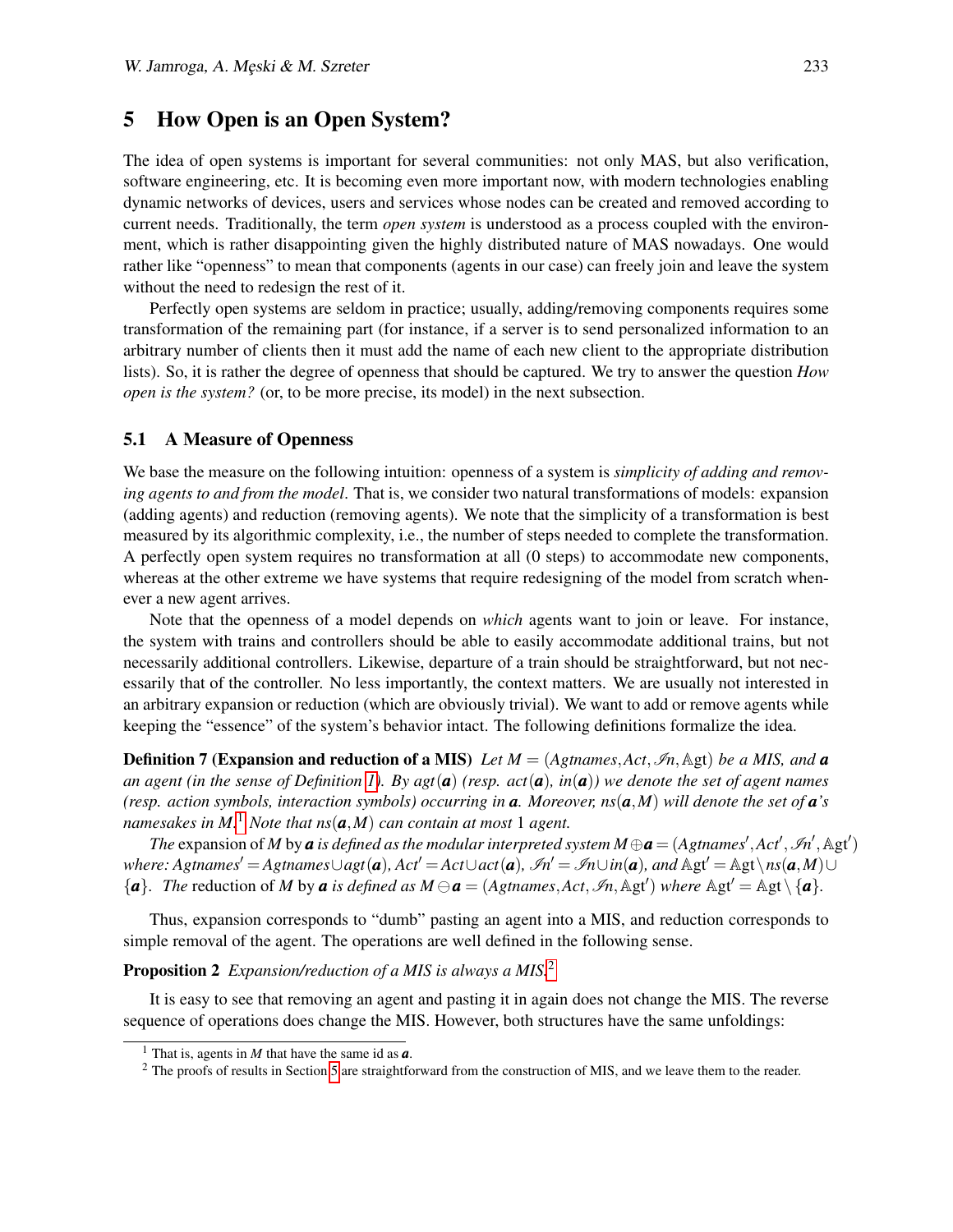**Proposition 3** Let **a** be an agent in M. Then,  $(M \ominus a) \oplus a = M$ . Moreover, let **a** be an agent with no *namesake in M. Then, NCEGS*( $(M \oplus a) \ominus a$ ) = *NCEGS*(*M*).

Now we can make our first attempt at a measure of openness.

Definition 8 (Degree of openness) *Let* θ *be a property of models,*[3](#page-10-0) *M a modular interpreted system, and a an agent. The* degree of openness *of M wrt expansion by a under constraint* θ *is defined as the*  $m$ inimal number of steps that transform  $M \oplus a$  into a MIS  $M'$  such that  $card(M') = card(M \oplus a)$  and  $M'$ *satisfies* θ*.*

*Likewise, the degree of openness of modular interpreted system M wrt reduction by agent a under constraint*  $\theta$  *is the minimal number of steps that transform*  $M \ominus a$  *into an M' such that card*( $M'$ ) =  $card(M \ominus a)$  *and*  $M'$  *satisfies*  $\theta$ *.* 

The constraint  $\theta$  can for example refer to liveness of the system or some of its components, fairness in access to some resources, and/or safety of critical sections. Note that the cardinality check is essential in the definition – otherwise, a possible transformation would be to simply delete the newly added agent from  $M \oplus a$  (respectively, to restore **a** in  $M \ominus a$ ).

Definition 9 (Openness of a class of models) *Let* M *be a class of MIS, a an agent, and* θ *a property of models. Moreover, let* C *be a class of complexity functions*  $f : \mathbb{N} \to \mathbb{R}_+ \cup \{0\}$ *. M is* C-open *wrt expansion (resp. reduction) by a under constraint*  $\theta$  *<i>iff there is a complexity function*  $f \in \mathscr{C}$  *such that for every M* ∈ M *the degree of openness of M wrt expansion (resp. reduction) by a under* θ *is no greater than*  $f(|M|)$ .

The most cumbersome part of the above definitions is the constraint  $\theta$ . How can one capture the "essence" of acceptable expansions and reductions? Note that, semantically,  $\theta$  can be seen as a subclass of models. We postulate that in most scenarios the class that defines acceptable expansions/reductions is the very class whose openness we want to measure. This leads to the following refinement of the previous definitions.

Definition 10 (Openness in a class) *The degree of openness of M wrt expansion (resp. reduction) by a in class*  $M$  *is the minimal number of steps that transform*  $M \oplus \mathbf{a}$  (*resp.*  $M \ominus \mathbf{a}$ ) *into a MIS*  $M' \in M$  *such that card* $(M') = card(M \oplus a)$ *.* 

*Moreover,* M is  $\mathscr C$ -open wrt expansion (resp. reduction) by **a** iff there is a complexity function  $f \in \mathscr C$ *such that for every M*  $\in \mathcal{M}$  *the degree of openness of M wrt expansion (resp. reduction) by a in*  $\mathcal{M}$  *<i>is no greater than*  $f(|M|)$ .

We explain the measure in greater detail in the remainder of Section [5.](#page-9-0) It is important to note that (in contrast to the measure of multi-agentivity proposed in Section [4\)](#page-8-0) our measure of openness is not specific to MIS, and can be applied to other modeling frameworks.

Remark 4 *Alternatively, we could define the openness of M wrt a and* θ *by the* Kolmogorov complexity *of an appropriate expansion/reduction, i.e., by the size of the shortest algorithm that transforms M in an appropriate way. We chose time complexity instead, for two reasons. First, Kolmogorov complexity often obscures the level of difficulty of a process (e.g., a two-line algorithm with an infinite while loop can implement infinitely many changes, which gives the same complexity as changing the names of two communication channels for a controller). Secondly, computing Kolmogorov complexity can be cumbersome as it is Turing-equivalent to answering the halting problem.*

<span id="page-10-0"></span><sup>&</sup>lt;sup>3</sup> We do not restrict the language in which  $\theta$  is specified. It can be propositional logic, first-order temporal logic, or even the general language of mathematics. The only requirement is that, for every MIS *M*, the truth of θ in *M* is well defined.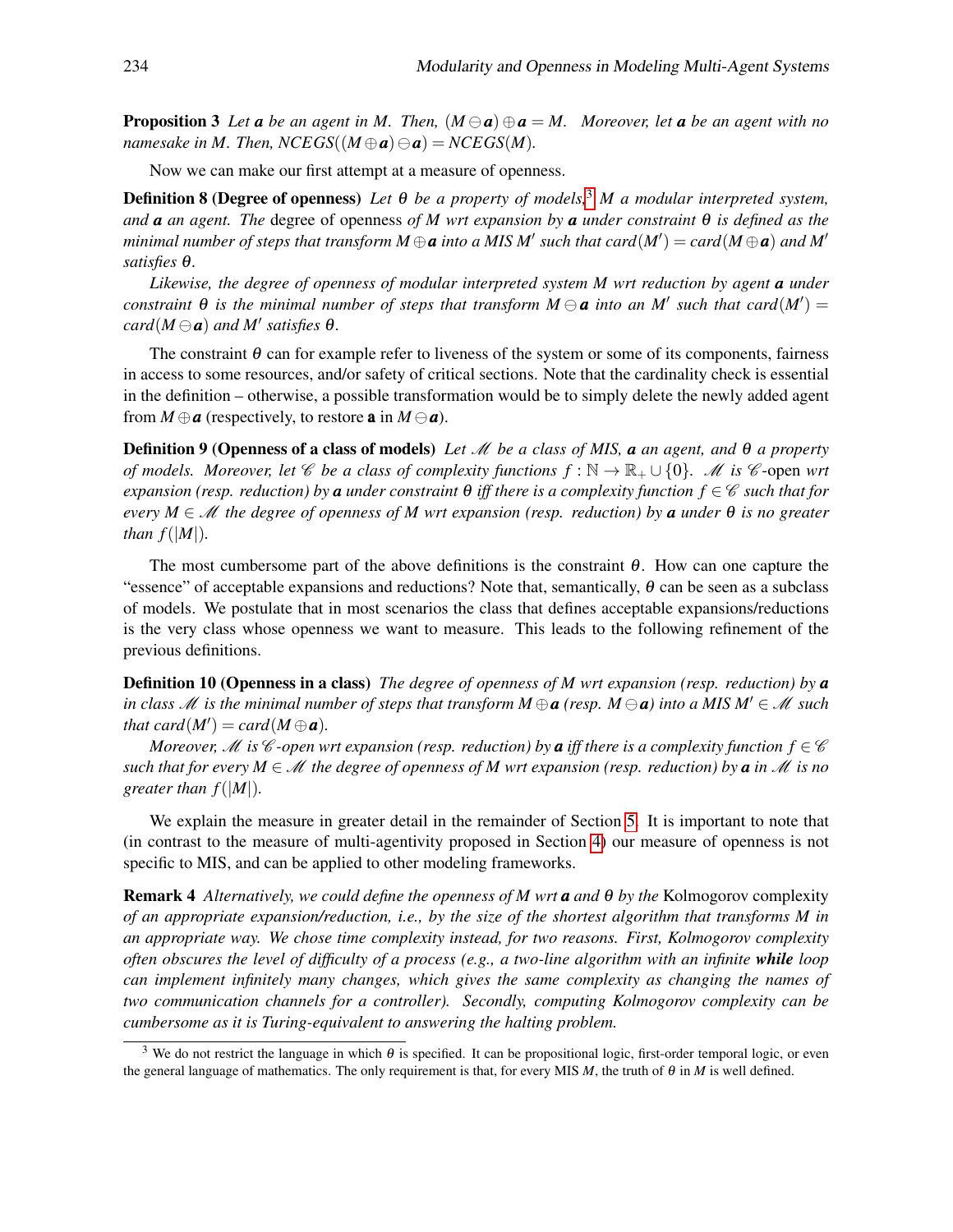

<span id="page-11-0"></span>Figure 3: Dining cryptographers version DC2: direct channels instead of broadcast

*We observe, however, that a Kolmogorov-style measure of openness can be a good alternative for infinite models, especially ones that require infinitely many steps to accommodate changes in the configuration of components.*

### 5.2 How to Open Up Cryptographers

In Section [3.3](#page-7-1) we modeled the standard version of the Dining Cryptographers protocol as a modular interpreted system (class DC1). In this section, we will determine the openness of DC1, plus two other classes of MIS modeling other versions of the protocol. To comply with classical rules of composition, we begin with the least open variant.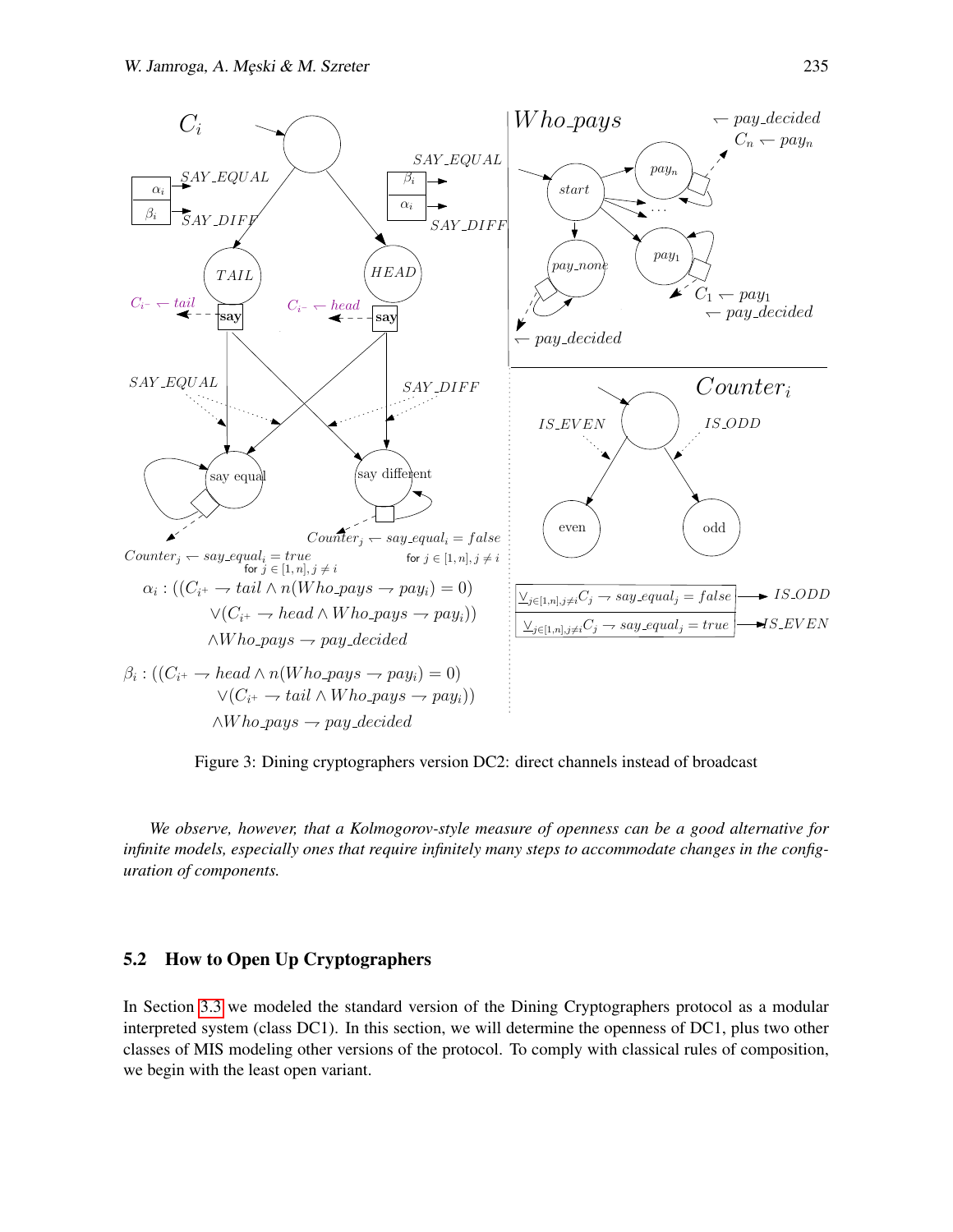#### 5.2.1 DC-Net, Direct Channels, No Broadcasting (DC2)

Let us assume that no broadcast channel is available, or it is too faulty (or insecure) to be of use in multiparty computation. In such case, every pair of cryptographers must use a direct secured channel for communicating the final utterance. The result of the computation is calculated independently by every cryptographer. We denote this class of models by DC2, and construct it as follows. Each cryptographer *i* is modeled by agent *C<sup>i</sup>* , similar to the cryptographer agents in DC1. Instead of a single global counter of utterances, there is one counter per every cryptographer (*Counteri*). The final utterance is sent by direct point-to-point channels to the counters of all other participants. The resulting MIS is shown in Figure [3.](#page-11-0)

Adding a new cryptographer  $C_i$  to  $DCl_n$  requires the following changes. First, modifying links among the new neighbours of *C<sup>i</sup>* yields 10 changes. Secondly, every agent *C<sup>j</sup>* in DC1*<sup>n</sup>* must be modified in order to establish a communication channel with  $C_i$ . This requires  $2 \cdot 5$  changes per cryptographer, thus 10*n* changes are needed. Thirdly, for the agent *Who\_pays*, we add the state  $pay_{i'}$  with corresponding transitions: a single non-deterministic transition from *start* to  $pay<sub>i'</sub>$  (17 steps: 2 for  $d<sub>i</sub> + 4$  for  $out<sub>i</sub> + 8$  for *in*<sub>i</sub> + 3 for  $o_i$ ), and the loop sending payment information (19 steps: 4 for  $d_i$  + 4 for  $out_i$  + 4 for  $in_i$  + 3 for *oi*). Finally, *Counter* needs to be updated to take into account the new participant. A XOR argument is added with receiving a manifestation, yielding  $2 \cdot 4 = 8$  changes. Thus, the overall openness complexity for  $DC2_n$  is  $10n + 54$ .

Proposition 5 *Class DC2 is O*(*n*)*-open wrt expansion by a cryptographer.*

#### 5.2.2 Dining Cryptographers: Standard Version with Broadcast (DC1)

Let us now go back to the standard version of the protocol, presented in Section [3.3](#page-7-1) Adding a new cryptographer  $C_i$  requires the following changes. First, modifying links for the new neighbors of  $C_i$ requires 10 changes. Secondly, changes in *W ho pays* and *Counter* are the same as for DC2*n*, yielding 44 steps. Thus, 54 changes are needed to accommodate the new cryptographer, regardless of the number of agents already present in the system.

Proposition 6 *Class DC1 is O*(1)*-open wrt expansion by a cryptographer.*

### 5.2.3 Fully Open System, Cryptographers without Identifiers (DC0)

In our most radical variant, cryptographers are not arbitrarily assigned as neighbors. Instead, they establish their neighborhood relation on their own before starting the protocol. Every cryptographer is modeled by two modules *C<sup>i</sup>* and *Pay<sup>i</sup>* , and there are two additional agents *Oracle* and *Counter*, cf. Figure [4.](#page-13-0) The system proceeds as follows:

- Setting up the payer. Every cryptographer sends the oracle his declaration whether he is going to pay or not (chosen nondeterministically). This is performed by module *Pay<sup>i</sup>* . If *Oracle* receives at most one statement *want pay*, it confirms to all cryptographers. If more than one statements *want pay* is sent, the round is repeated until the payment issue becomes resolved.
- Establishing the neighbourhood relation and tossing coins. Each cryptographer either nondeterministically tosses a coin and announces the outcome, or listens to such announcements from the other agents. If there is exactly one cryptographer announcing and one listening, they become paired. They register the value of the announcement, and proceed further. A cryptographer who started with announcing will now listen, and vice versa. This takes several rounds, and completes when every cryptographer has been paired with two neighbors (one to whom he listened, and one to whom he announced).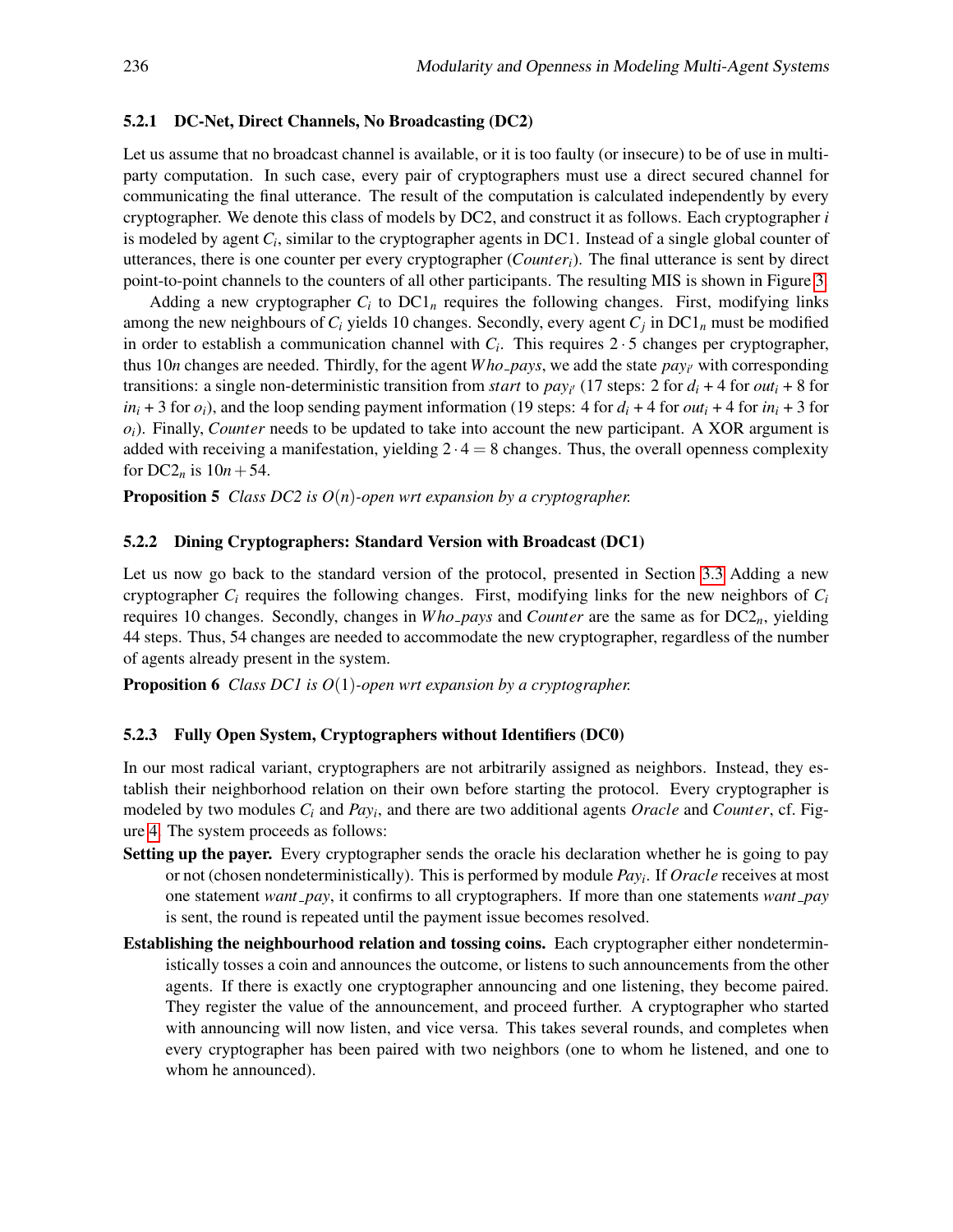

<span id="page-13-0"></span>Figure 4: Cryptographers without identifiers (DC0)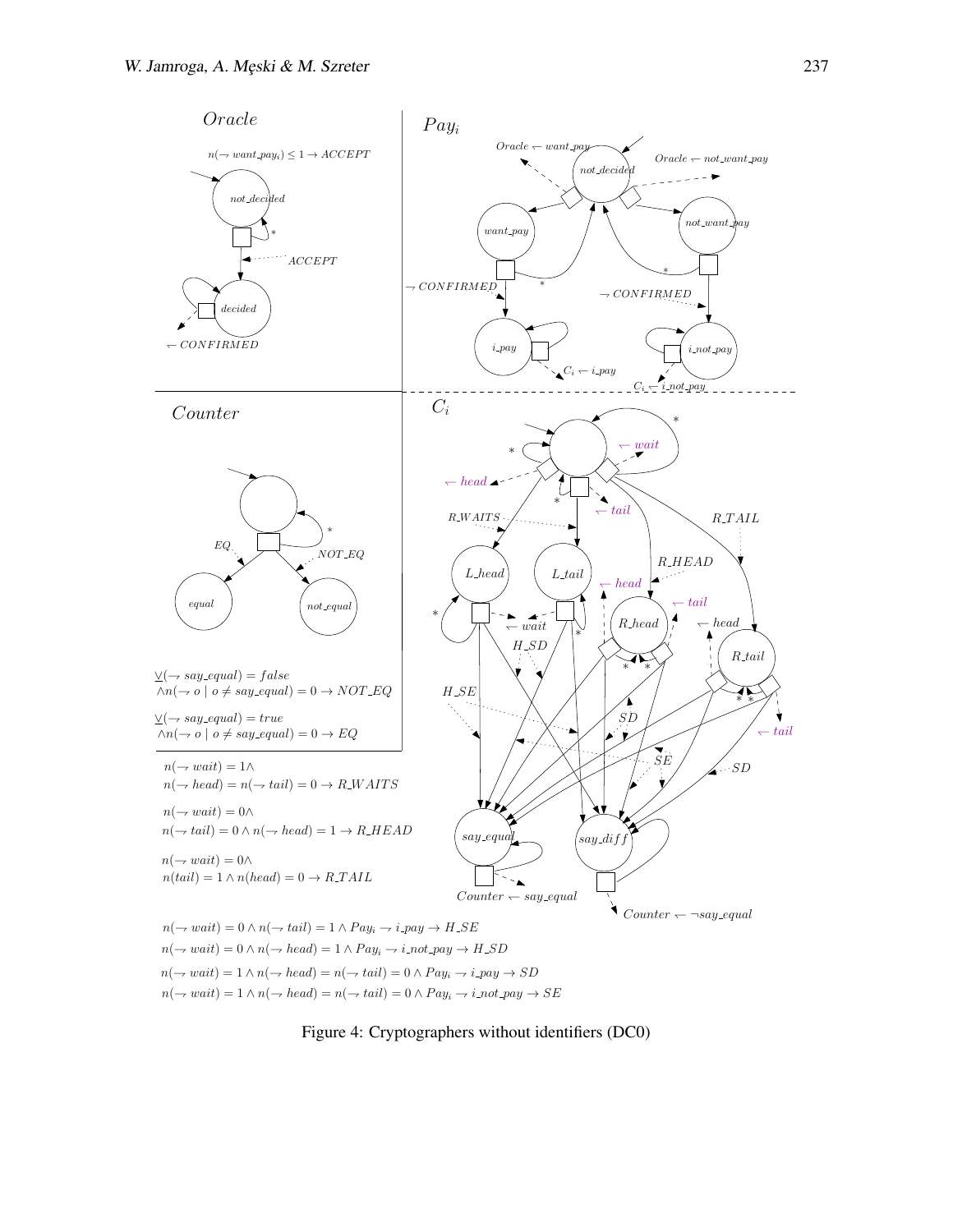**Computation.** A broadcast channel is used for sending around the utterances (*say\_equal* or  $\neg$ *say\_equal*). *Counter* counts the utterances and computes their XOR on the spot, in the way described before.

DC0 is fully open, as adding a new cryptographer requires no adaptation of DC0*n*.

#### Proposition 7 *Class DC0 is O*(0)*-open wrt expansion by a cryptographer.*

By comparing their classes of openness, it is clear that DC1 is significantly more open wrt expansion than DC2 (constant vs. linear openness). On the other hand, it seems that the gap between DC1 and DC0 is rather slight  $(O(1)$  vs.  $O(0)$ ). Is that really the case? We believe that the difference between  $O(1)$ openness and *O*(0)-openness is larger than one is used to in complexity of algorithms. First, constant openness means that, when expanding the MIS by a *set* of new agents, the required transformation can be linear in the size of the set. More importantly, non-zero openness signifies the need to come up with a *correct* procedure of expansion. In contrast, zero openness means zero hassle: the new agents can join the system as they come. There is no need for "maintenance" of the system so that it stays compliant with its (usually implicit) specification.

# <span id="page-14-1"></span>6 Conclusions

In this paper, we propose a new version of modular interpreted systems. The aim is to let modeling and analysis of multi-agent systems benefit from true separation of interference between agents and the "internals" of their processes that go on in a system. Thanks to that, one can strive for a more modular and open design. Even more importantly, one can use the MIS representation of a system to assess its agentivity and openness through application of simple mathematical measures.

We emphasize that it was *not* our aim to create yet another agent programming language or representations that will be used as input to cutting-edge model checkers. Instead, we propose a class of models which enables to expose the internal structure of a multi-agent system, and to define the concepts of openness and multi-agentivity in a precise mathematical sense. While our definition of multi-agentivity is specific to MIS, the measure of openness is in fact generic, and can be applied to models defined in other formalisms (such as Reactive Modules). We plan to look closer at the degree of openness provided by different representation frameworks in the future.

We would also like to stress that the focus of this paper regarding the measures of agentivity and openness is on formalizing the concepts and showing how they work on benchmarks. An formal study of the measures and their properties is a matter of future work.

Acknowledgements. The authors thank Andrzej Tarlecki for his suggestion to improve modularity of MIS by using multisets, and Thomas Agotnes for discussions. Wojciech Jamroga acknowledges the support of the FNR (National Research Fund) Luxembourg under project GALOT – INTER/DFG/12/06. Artur Męski acknowledges the support of the European Union, European Social Fund. Project PO KL "Information technologies: Research and their interdisciplinary applications" (UDA-POKL.04.01.01- 00-051/10-00).

### References

<span id="page-14-0"></span>[1] R. Alur & T. A. Henzinger (1999): *Reactive Modules*. Formal Methods in System Design 15(1), pp. 7–48, doi[:10.1023/A:1008739929481.](http://dx.doi.org/10.1023/A:1008739929481)